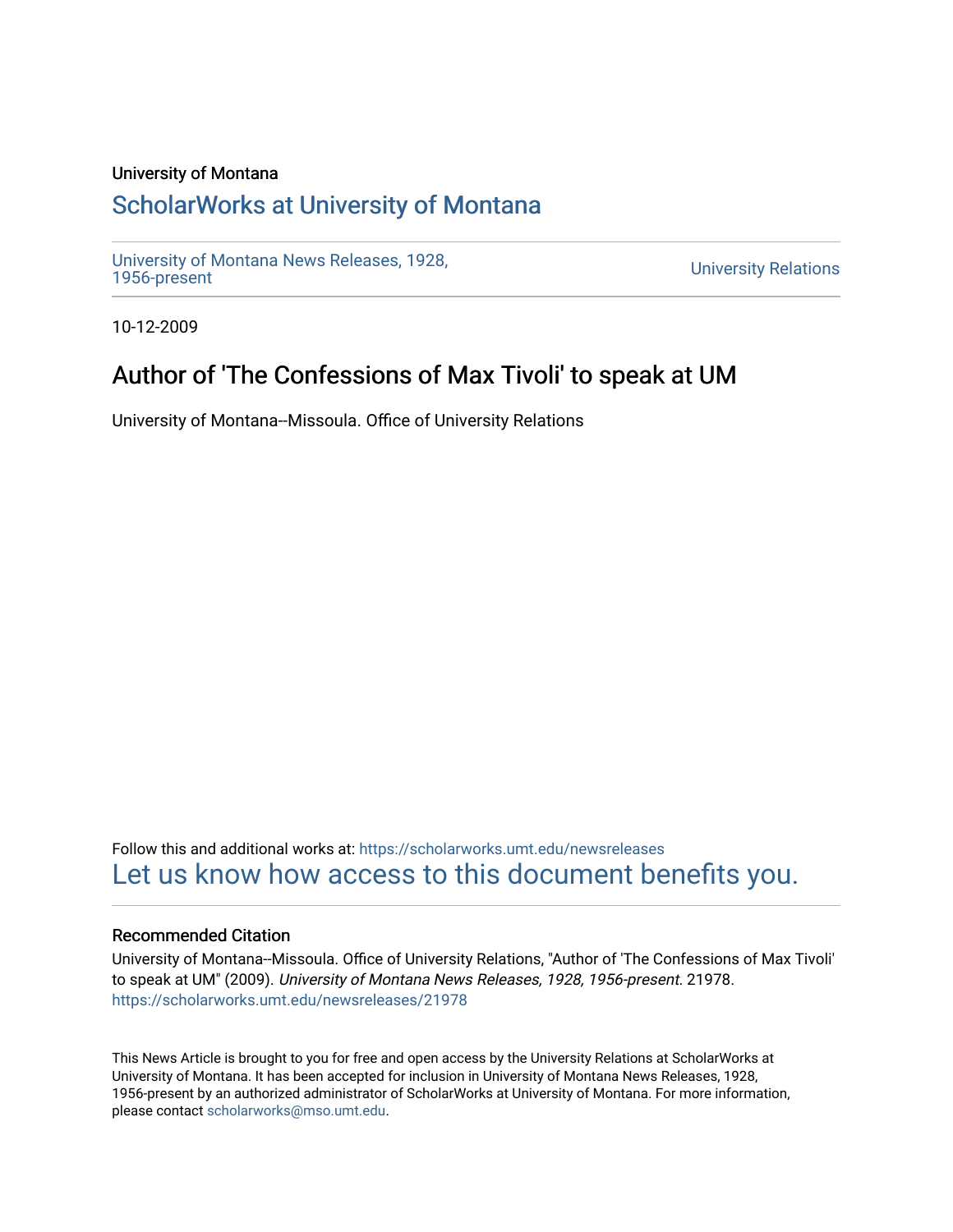

UNIVERSITY RELATIONS · MISSOULA, MT 59812 · 406,243,2522 · FAX: 406,243,4520

#### EWS RELEASI

Oct. 12, 2009

**Contact:** Arlene Walker-Andrews, UM associate provost, 406-243-4689, [arlene.walker](mailto:arlene.walker-andrews@umontana.edu)[andrews@umontana.edu](mailto:arlene.walker-andrews@umontana.edu); UM Assistant Professor Megan Stark, Maureen and Mike Mansfield Library, 406-243-2864, [megan.stark@umontana.edu](mailto:megan.stark@umontana.edu).

#### **AUTHOR OF 'TIIE CONFESSIONS OF MAX TIVOLI' TO SPEAK AT UM**

#### **MISSOULA —**

Andrew Sean Greer, author of The University of Montana's 2009 First-Year Reading Experience book selection, "The Confessions of Max Tivoli," will present a seminar and lecture at UM on Wednesday, Oct. 21.

Greer, a UM alumnus, will give a seminar and discussion designed for first-year students who have read the book at  $2:10$  p.m. Wednesday, Oct. 21, in the University Center Theater.

Later that day at 7:30 p.m., he will present a reading and lecture titled "How to Live Backwards" in the University Theatre. The event is free and open to the public.

"The Confessions of Max Tivoli" has garnered international critical acclaim for the beauty of its language, the richness of its historical detail and the heartbreaking nature of its storytelling. It encompasses themes related to aging, the body, memory, identity, love and the commingling of joy and sorrow in human life.

The book immediately became a best-seller when it was published in 2004 by Picador. John Updike called the novel "enchanting," The New York Times described it as "dazzling" and The London Times reviewed it as "a mythic, Proustian romance ... a brilliant story."

Greer studied writing at Brown University, where he was commencement speaker at his own graduation. After years in New York working as a chauffeur, television extra and